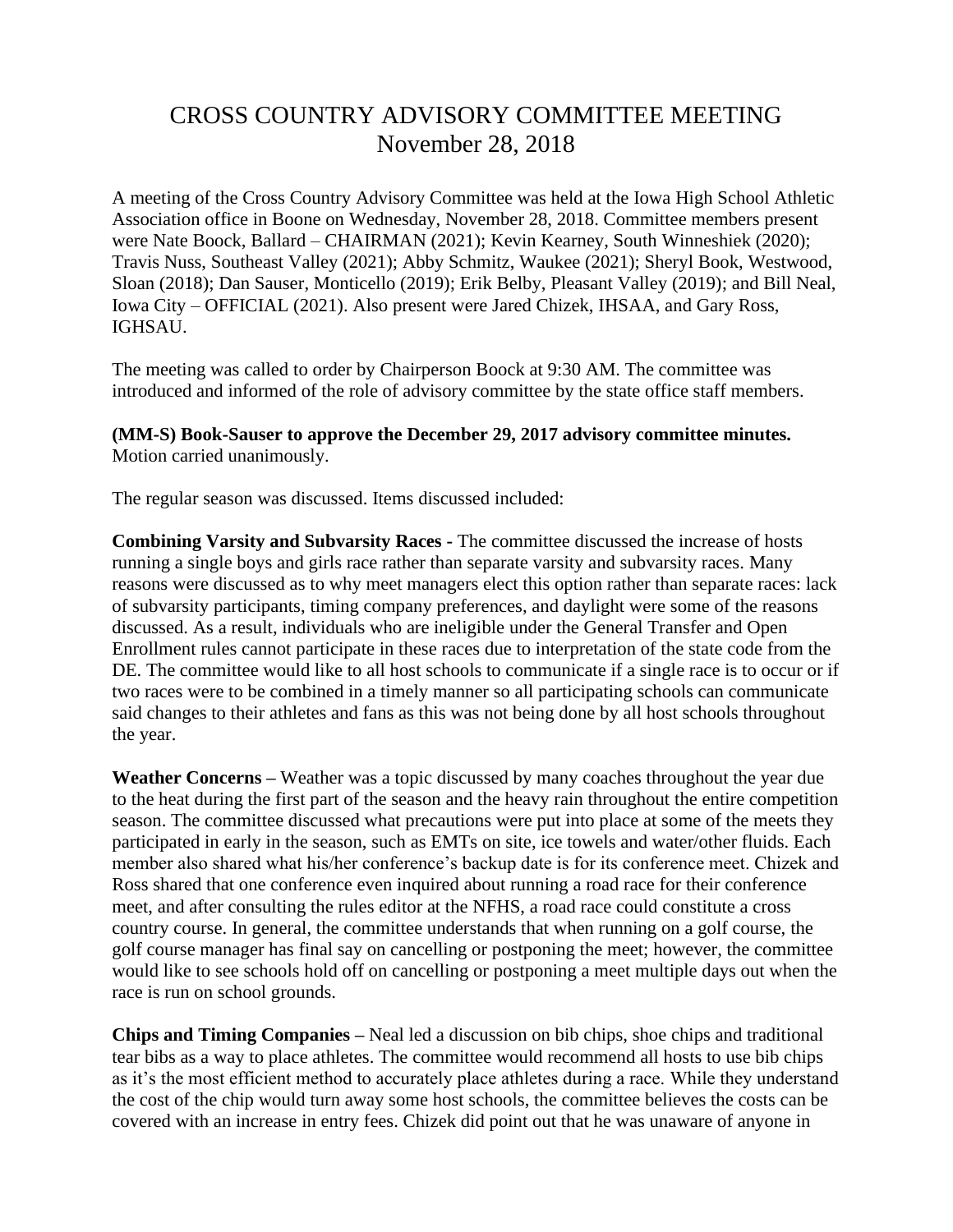southwest and west central Iowa who offered chip timing of any kind. For those schools who elect not to use chip timing, the committee asked for those schools to lengthen the chute area, so athletes wouldn't get out of order or interfere with athletes finishing the race.

Other topics briefly discussed were drones and using a scoring method other than scoring five athletes.

The state qualifying meets were discussed. Items discussed included:

**Site Selection –** Committee members had received emails about specific host sites, so Chizek and Ross walked the committee through the process used to select sites for qualifying meets. The group looked at each class's map of participating schools and compared the map to a map showing which schools indicated a willingness to host a qualifying meet. The 55 schools that indicated a willingness to host a qualifying meet this fall were not geographically distributed. With the recent turnover on the committee, the goal of the exercise was to show all committee members how the process is completed and some of the issues that both the IHSAA and IGHSAU run into each year.

**Team Distribution and IATC Rankings** – Similar to the site selection exercise, Chizek and Ross showed the final ranked team qualifying meet assignments. All understand the goal is to have three IATC ranked teams at each site, and geography sometimes dictates that a fourth ranked team be assigned to a site. Chizek and Ross stressed the importance of the IATC ranking committees taking the time to rank appropriately as assignments are based on these rankings. As the committee talked about the topic, the consensus was the current assignment and ranking process is much better than the process used 10-15 years ago as the best teams, according to the coaches rankings, are having the opportunity to qualify for the state meet.

**Classifications** – Multiple emails were shared with the committee regarding the current classification structure used for cross country. The committee looked at multiple pieces of data including 1A and 2A teams who field full teams, the largest 24 schools in 1A and whether or not they field a full team, participation numbers in the sport in general, enrollment rank of 3A and 4A qualifiers over the last handful of years, and 4A enrollment history and girl team qualifiers. Kearney brought his own data and showed that if a fifth class was added to cross country, 28-32 full teams would participate in Class 1A. Chizek did share that each sport hears classification concerns and the IHSAA does have a classification committee that meets every other year. After a lengthy discussion, the committee supported the current classification structure and did not elect to make any recommendations to change the current classifications.

The state meet was discussed. Items discussed included:

**Shuttle Service and Parking Changes –** Chizek and Ross asked for feedback on the shuttle service and parking changes that was implemented for the 2018. Some of the committee shared that they were initially leery of the changes, but after seeing how easy it was for teams to come and go from the park and how frequent the shuttles were running for fans, those doubts went away. Other than needing better signage for fans, the service seemed like a success. Chizek and Ross are scheduled to meet with Fort Dodge in the coming weeks to discuss plans for 2019 and whether or not to implement the shuttle service for the meet again.